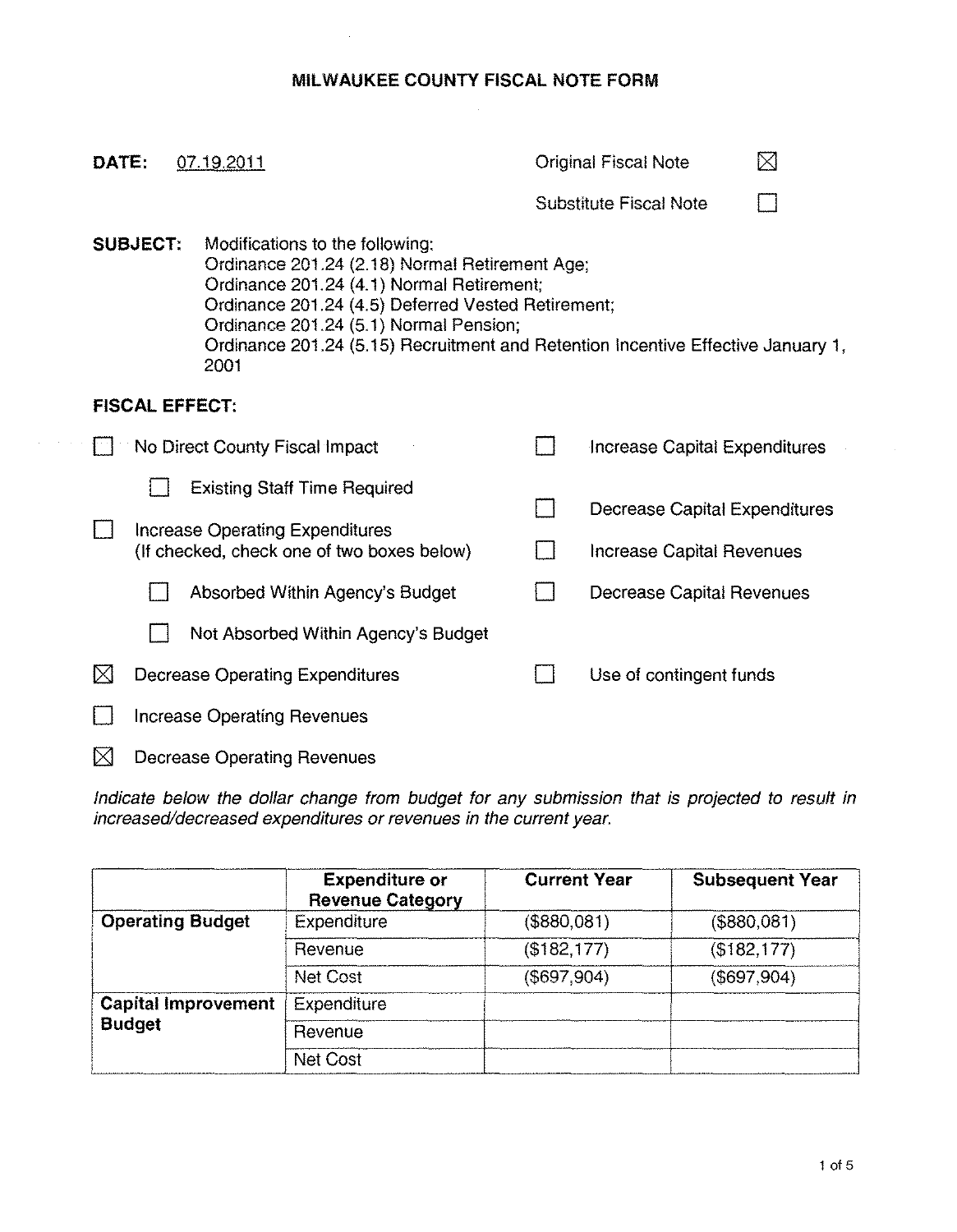## DESCRIPTION OF FISCAL EFFECT

## In the space below, you must provide the following information. Attach additional pages if necessary.

- A. Briefly describe the nature of the action that is being requested or proposed, and the new or changed conditions that would occur if the request or proposal were adopted.
- B. State the direct costs, savings or anticipated revenues associated with the requested or proposed action in the current budget year and how those were calculated.<sup>1</sup> If annualized or subsequent year fiscal impacts are substantially different from current year impacts, then those shall be stated as well. In addition, cite anyone-time costs associated with the action, the source of any new or additional revenues (e.g. State, Federal, user fee or private donation), the use of contingent funds, and/or the use of budgeted appropriations due to surpluses or change in purpose required to fund the requested action.
- C. Discuss the budgetary impacts associated with the proposed action in the current year. A statement that sufficient funds are budgeted should be justified with information regarding the amount of budgeted appropriations in the relevant account and whether that amount is sufficient to offset the cost of the requested action. If relevant, discussion of budgetary impacts in subsequent years also shall be discussed. Subsequent year fiscal impacts shall be noted for the entire period in which the requested or proposed action would be implemented when it is reasonable to do so (i.e. a five-year lease agreement shall specify the costs/savings for each of the five years in question). Otherwise, impacts associated with the existing and subsequent budget years should be cited.
- D. Describe any assumptions or interpretations that were utilized to provide the information on this form.

Modification to Ordinance 201.24 (2.18. 4.1, and 4.5) Change in Retirement Age to 64 effective August 1, 2011 for members of AFSCME and on Januarv 1, 2012 for members of Milwaukee Building and Construction Trades Council (Trades) and codify in the ordinances the provisions already contained in the agreement with the Federation of Nursing and Health Professionals (FNHP), International Association of Machinists and Aerospace Workers (Machinists), members of the Technicians, Engineers and Architects of Milwaukee County (TEAMCO), and members of the Association of Milwaukee County Attorneys (Attorneys).

A. A resolution is being presented to the County Board to modify Ordinance 201.24 (2.18) Normal Retirement Age, Ordinance 201.24 (4.1) Normal Retirement, Ordinance 201.24 (4.5) Deferred Vested Retirement. The changes in the ordinance would change the normal retirement age to sixty-four (64) for an employee whose initial membership in the pension system begins on or after the date as follows:

| <b>MEMBERSHIP</b> | <b>INITIAL MEMBERSHIP BEGINS ON OR AFTER</b> |
|-------------------|----------------------------------------------|
| <b>AFSCME</b>     | August 1, 2011                               |
| Trades            | January 1, 2012                              |
| <b>FNHP</b>       | January 1, 2012                              |
| <b>Machinists</b> | January 1, 2010                              |
| <b>TEAMCO</b>     | January 1, 2010                              |
| Attorneys         | January 1, 2010                              |

This ordinance change will not impact current members, who are eligible for the Rule of 75.

If it is assumed that there is no fiscal impact associated with the requested action, then an explanatory statement that justifies that conclusion shall be provided. If precise impacts cannot be calculated, then an estimate or range should be provided.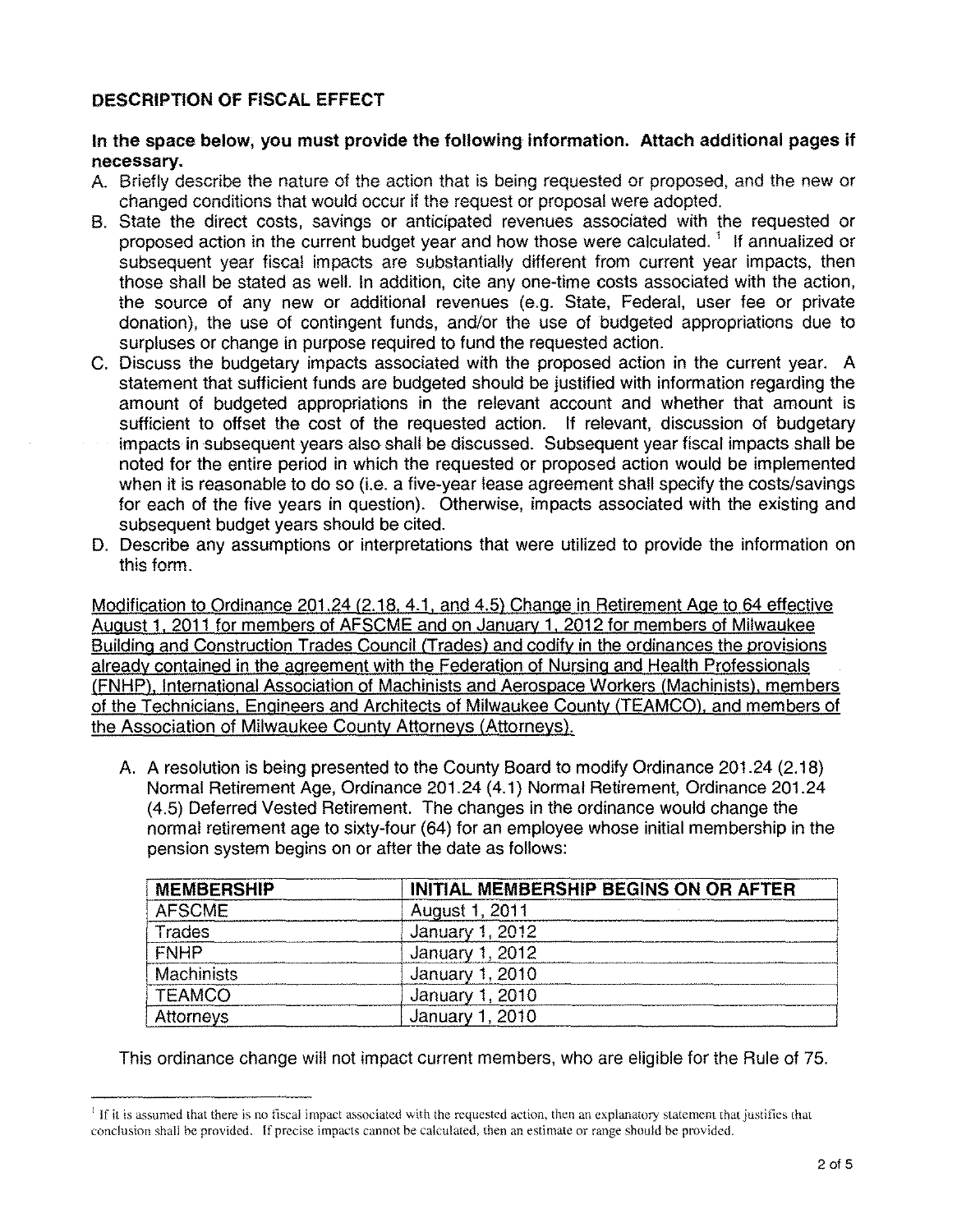B. Per the report of the actuary, Buck Consultants, received on July 19, 2011, the total savings for 2011 by changing the normal retirement age from sixty (60) to sixty-four (64) for members of AFSCME, the Trades and the FNHP is \$456,326. If savings for departments that receive non-tax levy resources are eliminated, the net savings would reduced by \$94,459 to \$361,866.

There is no savings calculated for the Machinists, the TEAMCO, and the Attorneys as these changes were effectuated through contract negotiations and are contained within the January 1, 2010 valuation report. Changes related to these groups are only meant to codify into ordinance changes already negotiated with these unions.

C. The 2011 budget includes estimated savings from increasing the retirement age from age sixty (60) to age sixty-four (64) for members of AFSCME, Trades and the FNHP. The total net savings included in the 2011 budget from changing the normal retirement age from 60 to 64 for all employees of these unions whose initial membership in ERS began on or after January 1, 2011 is \$83,662. Per a report from Buck Consultants, the total dollar savings for changing the retirement age from 60 to 64 for all new members was \$456,326. A County-wide revenue offset percentage of 20.7% was used to reduce the savings by \$94,459, to \$361,867. Therefore, the unbudgeted savings for 2011 will be \$278,205.

|                                  |    | Retirement Age |
|----------------------------------|----|----------------|
| Gross Savings - Actuary          | \$ | 456,326        |
| Less Revenue Offset              | Ś  | 94,459         |
| Total Savings                    | \$ | 361,867        |
| Less                             |    |                |
| 2011 Net Budget Savings          | \$ | 83,661         |
| <b>Total Additional Savings:</b> | \$ | 278,205        |

D. The estimated savings were calculated based upon a report received from the actuary, Buck Consultants, and is attached as a reference document to this report.

Modification to Ordinance 201.24 (5.1 and 5.15) change in pension mUltiplier to 1.6 percent for all service credit earned on or after August 1, 2011 for members of AFSCME; on or after May 1, 2010 for members of TEAMCO and the Machinists: on or after June 1, 2010 for members of the Attorneys: and on or after January 1, 2012 for a member represented by the FNHP or by the Trades.

A. A resolution is being presented to the County Board to modify Ordinance 201.24 (5.1) Normal Pension and Ordinance 201.24 (5.15) Recruitment and Retention Incentive. The changes in the ordinance would change the pension percentage for employees who are members of the following bargaining units to one and six/tenths (1.6) percent for all service credit earned on or after the date as follows:

| <b>MEMBERSHIP</b> | SERVICE CREDIT EARNED ON OR AFTER |
|-------------------|-----------------------------------|
| <b>AFSCME</b>     | August 1, 2011                    |
| Trades            | January 1, 2012                   |
| <b>FNHP</b>       | January 1, 2012                   |
| Machinists        | May 1, 2010                       |
| <b>TEAMCO</b>     | May 1, 2010                       |
| <b>Attorneys</b>  | June 1, 2010                      |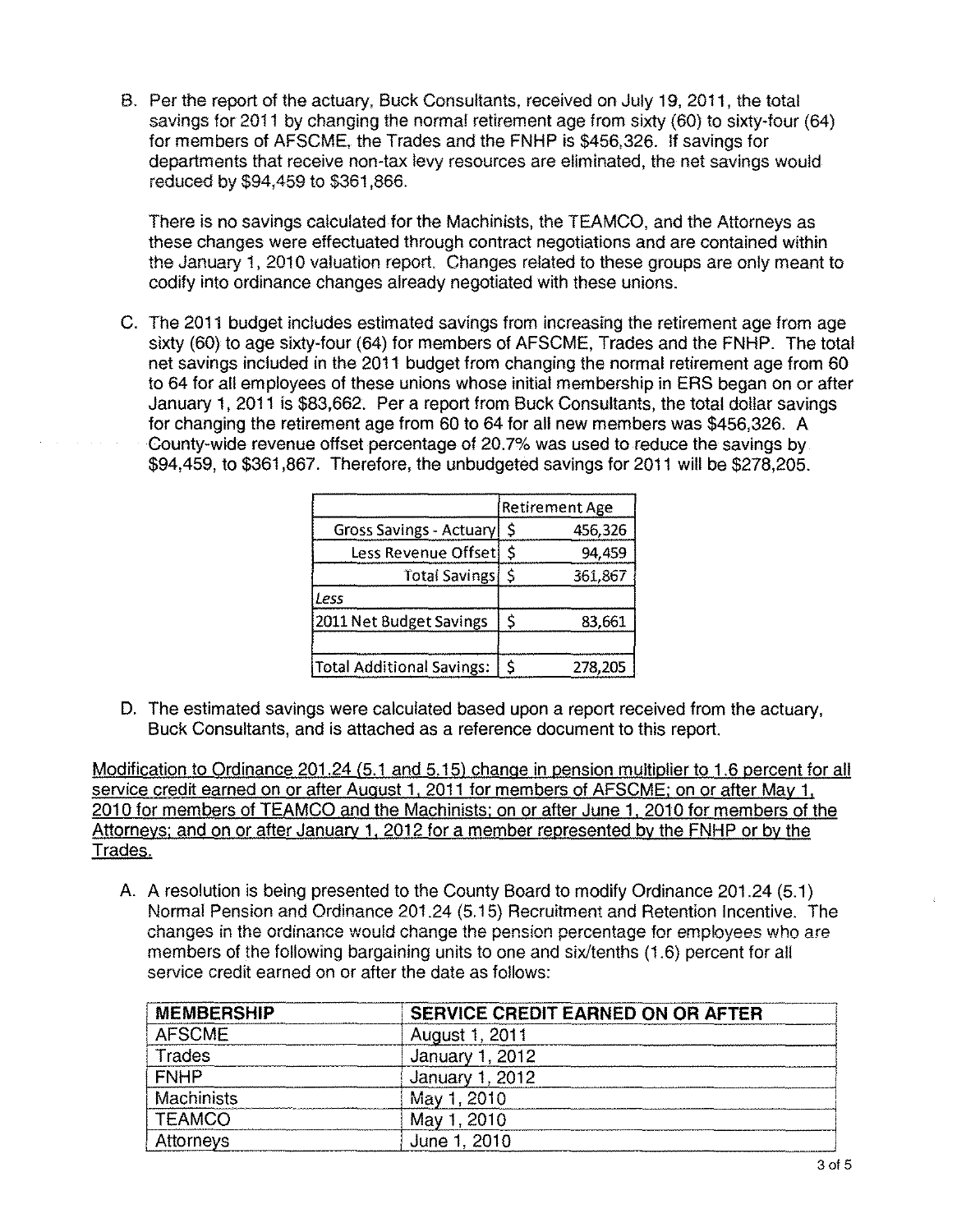For all other members, the pension percentage shall stay as currently defined in the ordinance.

B. Per the report of the actuary, Buck Consultants, received on July 19, 2011, the total savings for 2011 by changing the pension percentage to 1.6 percent for members of ERS represented by AFSCME, the Milwaukee Building and Construction Trades Council, and the FNHP is estimated to be \$2,534,155. If savings for departments that receive non-tax levy resources are eliminated the net savings would be reduced by \$524,570 to \$2,009,585.

There is no savings calculated for members of the International Association of Machinists and Aerospace Workers, members of the TEAMCO, and members of the Association of Milwaukee County Attorneys as these changes were effectuated through contract negotiations and are contained within the January 1, 2010 valuation report. Changes related to these groups are only meant to codify into ordinance changes already negotiated with these unions.

C. The 2011 budget includes estimated savings from changing the pension multiplier for members of the AFSCME, Milwaukee Building and Construction Trades Council and the FNHP to 1.6 percent for all pension service credit earned after January 1, 2011. The total net savings from changing the pension multiplier for these employees included in the 2011 budget is \$1,589,886. Per the report from Buck Consultants, the total dollar savings for changing the multiplier for these members is \$2,534,155. A County-wide revenue offset percentage of 20.7% was used to reduce the savings by \$524,570 to \$2,009,585. Therefore, the unbudgeted savings for 2011 will be \$419,699.

|                                  |    | Multiplier Change |
|----------------------------------|----|-------------------|
| Gross Savings - Actuary          | \$ | 2,534,155         |
| Less Revenue Offset              | \$ | 524,570           |
| <b>Total Savings</b>             | \$ | 2,009,585         |
| Less                             |    |                   |
| 2011 Net Budget Savings          | \$ | 1,589,886         |
| <b>Total Additional Savings:</b> | Ś  | 419,699           |

D. The estimated savings for non-represented members were calculated based upon a report received from the actuary, Buck Consultants, and is attached as a reference document to this report.

Summary:

|                                  | <b>Retirement Age</b> |         | Multiplier Change |           | <b>TOTAL</b> |           |
|----------------------------------|-----------------------|---------|-------------------|-----------|--------------|-----------|
| Gross Savings - Actuary   \$     |                       | 456.326 |                   | 2,534,155 |              | 2,990,481 |
| Less Revenue Offset              |                       | 94,459  |                   | 524,570   |              | 619,029   |
| Total Savings                    |                       | 361.867 |                   | 2,009,585 |              | 2,371,452 |
| Less                             |                       |         |                   |           |              |           |
| 2011 Net Budget Savings          |                       | 83,661  |                   | 1,589,886 |              | 1,673,547 |
|                                  |                       |         |                   |           |              |           |
| Total <b>Additional</b> Savings: |                       | 278,205 |                   | 419,699   |              | 697,904   |